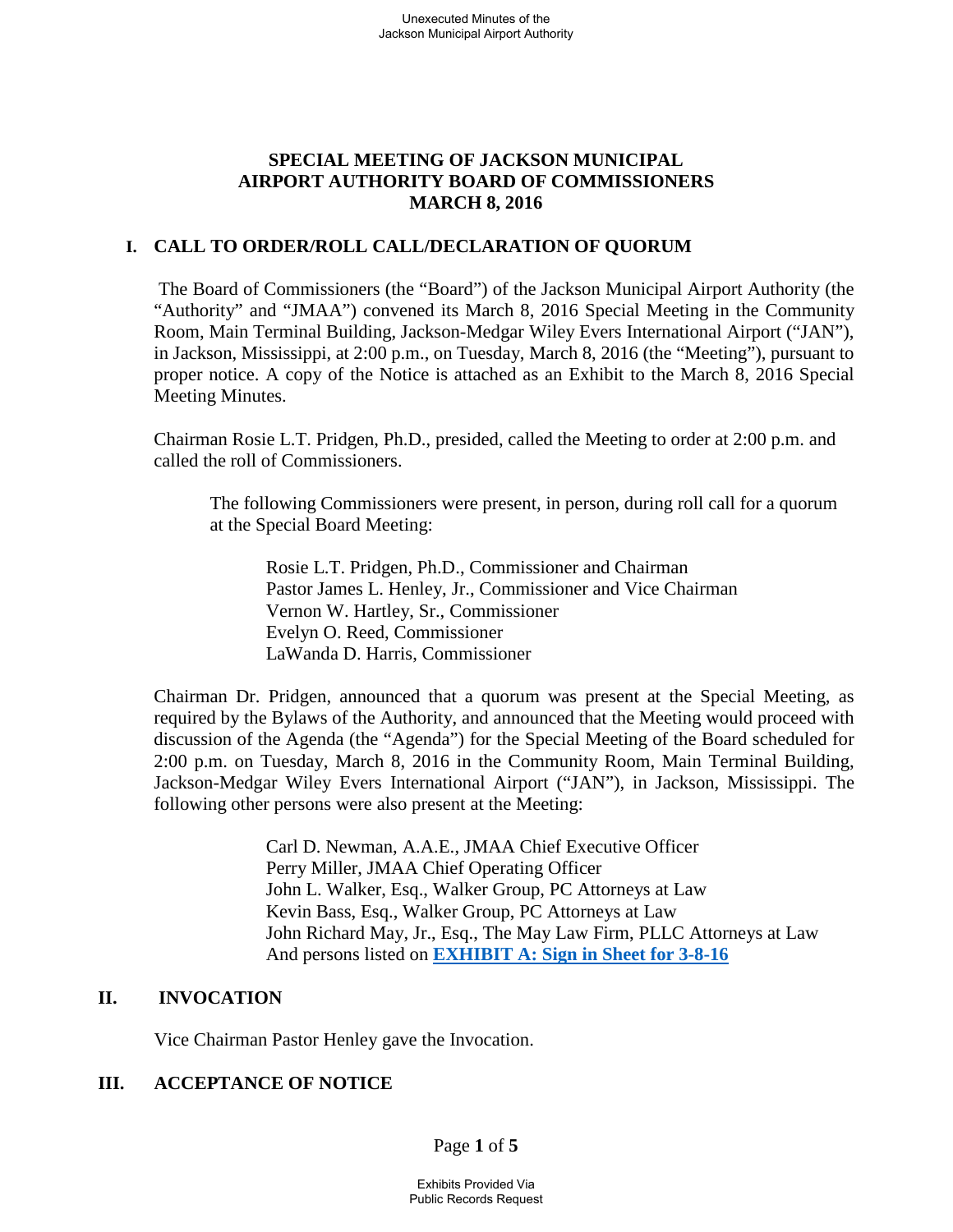**A.** Notice of the Special Meeting of the Board of Commissioners ("The Board") of the Jackson Municipal Airport Authority ("JMAA") March 8, 2016 at 2:00 p.m.

### **RESOLUTION CY-2016-25**

### **APPROVAL OF THE NOTICE OF THE MARCH 8, 2016 SPECIAL MEETING**

After discussion and review, the motion made by Commissioner Hartley, seconded by Commissioner Reed, and approved by unanimous vote, the following resolution was made and entered.

**RESOLVED**, that the Board hereby approves the Notice of the March 8, 2016 Special Meeting and directs that said notice be filed in the appropriate minute book and records of the Authority.

Yeas: Hartley, Harris, Henley, Pridgen, Reed Nays: None Abstentions: None

March 8, 2016

### **IV. PUBLIC COMMENTS**

None

### **V. REPORTS**

### **A. Chairman Dr. Pridgen**

Chairman Dr. Pridgen greeted all persons in attendance at the meeting. She announced that the Board, on last week, approved a Strategic Plan for JMAA. The purpose of the plan is to establish the future course for JMAA by identifying goals, objectives and initiatives that will help the organization follow that course as internal and external conditions change. She provided the Mission Statement and Vision for JMAA, and reviewed the specifics of JMAA's Mission Values. The Mission Values consist of Customer Focus, Continuous Improvement, Communication, Collaboration and Commitment, referred to as the five (5) Cs. She explained that these components of the Strategic Plan will continue to be the standards by which JMAA defines, redefines, and refines excellence every day. Further, that the standards are just as important today as they were last week and will be of greater importance in the future.

She urged the Commissioners and JMAA Staff Members to continue to be guided by our principles to help continue ensuring that JMAA service is second to none, despite the current distractions.

She then thanked the Mississippi Hinds County Senate delegation, Senators John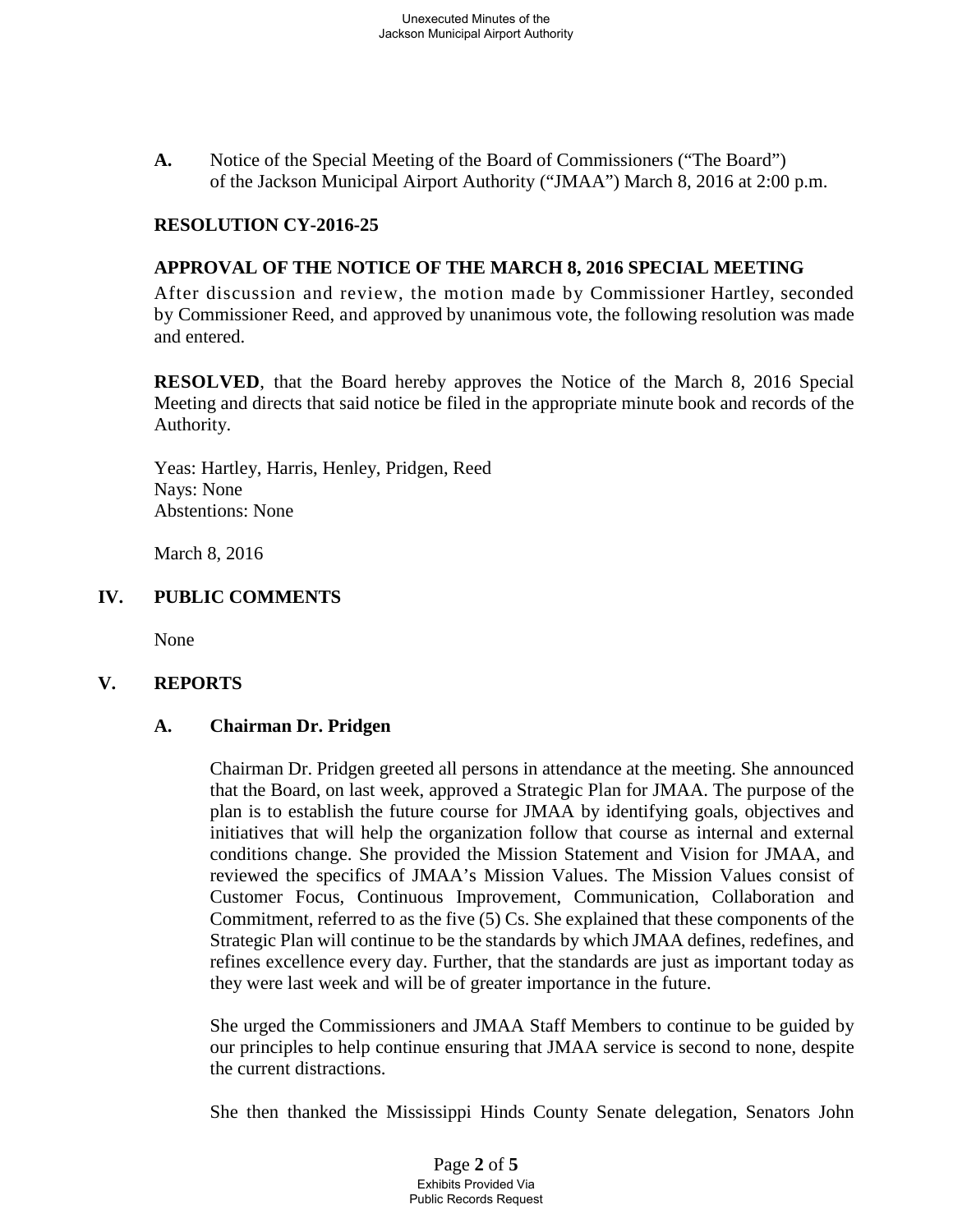Horne, David Blount, Sollie B. Norwood and Hillman Frazier for presenting powerful, sensible, legal and logical arguments against passing Senate Bill 2162. She encouraged all to continue being diligent during this takeover legislation process and remained focused on continuing to do what the Commissioners and Staff have been charged to do.

Chairman Dr. Pridgen then yielded to Mr. Newman.

### **B. Chief Executive Officer**

1. Mr. Carl D. Newman, A.A.E., CEO, announced that in the interest of time he will allow the meeting to move forward.

# **VI. ACTION ITEMS**

# A. **OTHER MATTERS**

### *1. Consideration of a Public Relations Consultant.*

Chairman Dr. Pridgen announced that each Board Member had a folder that included information as to each of the following consultant candidates.

- 1. Daniels Group
- 2. Ad Marketing and Communications Consulting
- 3. Jefferson Stevens, Inc.
- 4. Yellow Brick Concepts
- 5. Podesta Group
- 6. Dash Media

At the conclusion of the presentations, the Commissioners discussed the various Consultant candidates.

Based on the discussion by the Board, Podesta Group ranked first and Yellow Brick Media ranked second.

### **RESOLUTION CY-2016-26**

## **RESOLUTION AUTHORIZING JMAA'S STAFF TO DEVELOP A SCOPE OF WORK FOR A PUBLIC RELATIONS CONSULTANT AND NEGOTIATE AN AGREEMENT WITH A POTENTIAL PUBLIC RELATIONS CONSULTANT**

Upon motion by Commissioner Hartley, seconded by Commissioner Reed, the following **RESOLUTION** was made and approved by majority vote  $(4-1-0)$ .

# Page **3** of **5**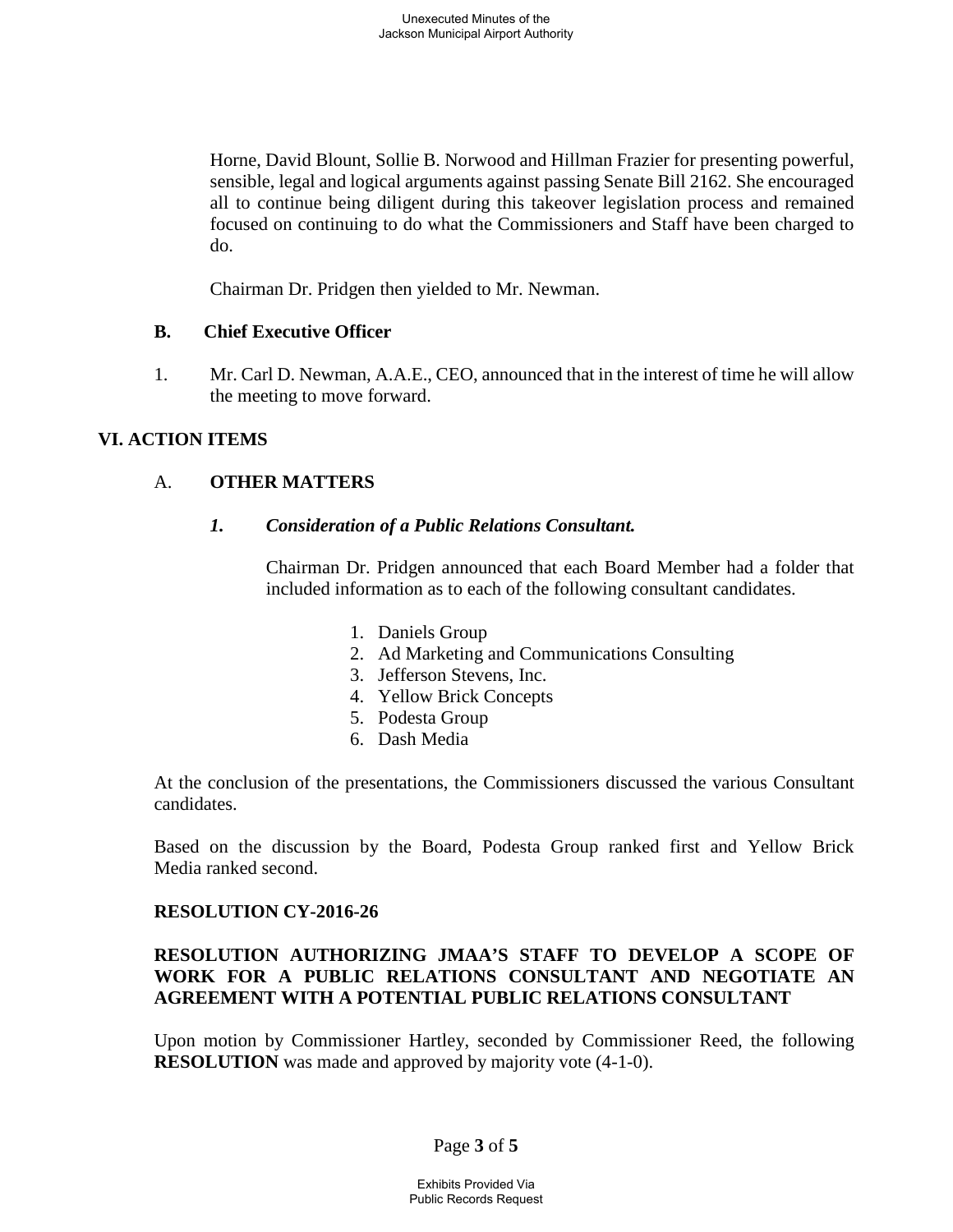**WHEREAS,** the JMAA Board of Commissioners desires for JMAA's Staff to develop a scope of work for a public relations consultant; and

**WHEREAS,** JMAA's Staff shall negotiate with the Podesta Group to perform the public relations consultant's scope of work for a monthly retainer, not to exceed \$20,000 per month, for a three (3) month period; and

**WHEREAS**, in the event negotiations with the Podesta Group fail, JMAA's Staff shall negotiate with Yellow Brick Media Consulting to perform the public relations consultant's scope of work for the previously stated, not to exceed monthly retainer amount of \$20,0000 per month, for a three (3) month period; and

**NOW BE IT THEREFORE, RESOLVED** that a public relations consultant's scope of work shall be developed by JMAA's Staff; and

**NOW BE IT THEREFORE, FURTHER RESOLVED** that JMAA's Staff shall negotiate with the Podesta Group to perform the public relations consultant's scope of work for a monthly retainer, not to exceed \$20,000 per month, for a three (3) month period; and

**NOW BE IT THEREFORE, FURTHER RESOLVED** that in the event negotiations with the Podesta Group fail, JMAA's Staff shall negotiate with Yellow Brick Media Consulting to perform the public relations consultant's scope of work for a retainer amount, not to exceed \$20,000 per month, for a three (3) month period.

Yeas: Harris, Hartley, Pridgen, Reed Nays: Henley Abstentions: None

March 8, 2016

The Board then held discussion concerning the duties and objectives of the Public Relations Consultant as to the potential media campaign. Chairman Dr. Pridgen then announced that she would consider a motion to create a subcommittee of the Board concerning this issue.

### **RESOLUTION CY-2016-27**

**RESOLUTION CREATING A SUBCOMMITTEE OF THE BOARD OF COMMISSIONERS CONSISTING OF CHAIRMAN DR. PRIDGEN AND COMMISSIONER HARRIS TO WORK WITH JMAA'S STAFF AS TO RETAINING AND DIRECTING A PUBLIC RELATIONS CONSULTANT AND CREATING A PUBLIC RELATIONS CAMPAIGN**

Upon motion by Commissioner Hartley, seconded by Commissioner Reed, the following **RESOLUTION** was made and approved by majority vote  $(4-1-0)$ .

> Page **4** of **5** Exhibits Provided Via Public Records Request